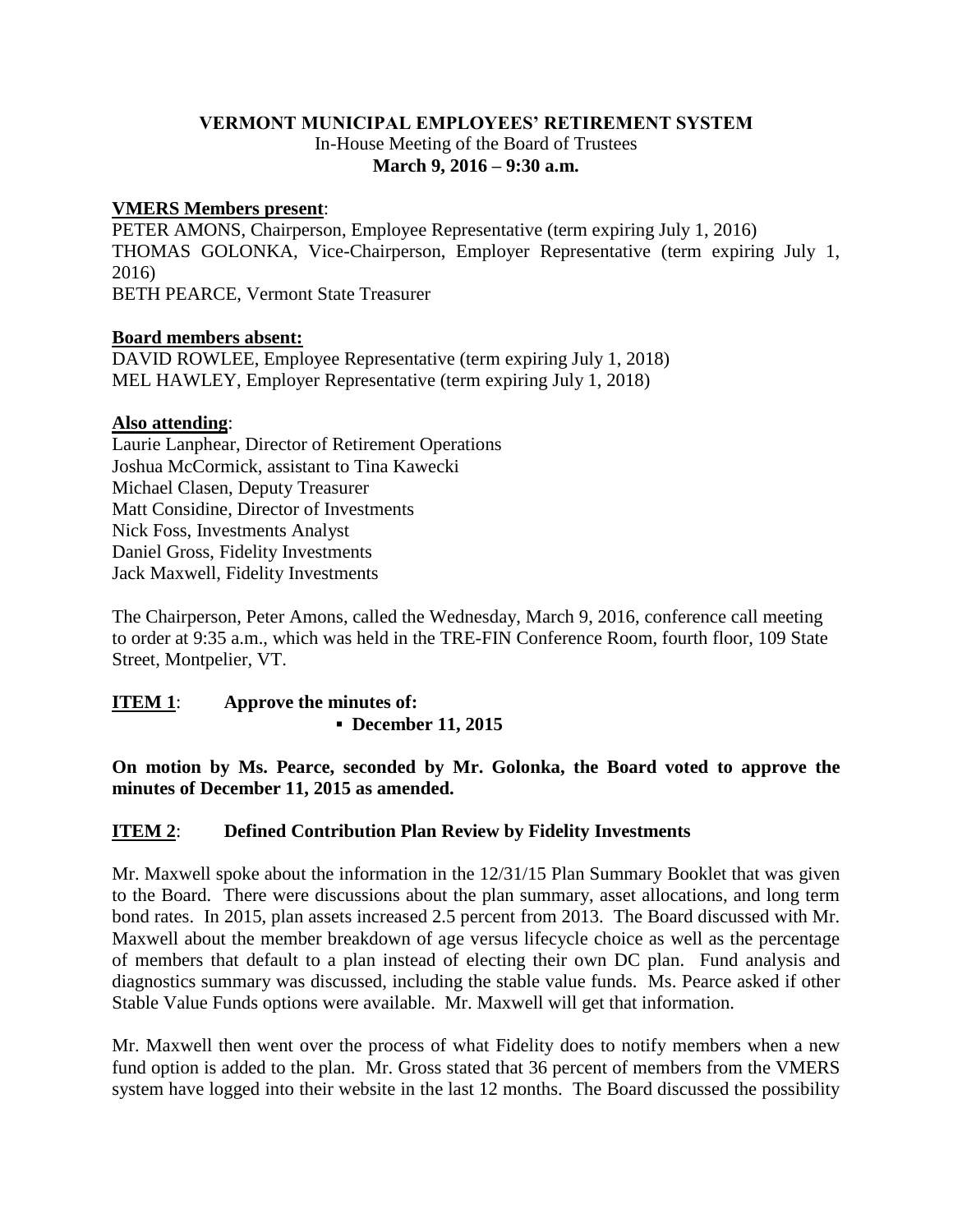of having webinars and possible one on one meeting's from Fidelity Investments with VMERS DC plan members.

# **ITEM 3: DC Plan Fidelity Target Date Fund Choices**

Fidelity's contract expires on 12/30/2017. Ms. Pearce advised the Board that the 12B-1 fees should be researched and to find out if the 12B-1 fees can be directly paid to the Treasurer's Office. Mr. Considine will research this. Ms. Pearce also advised the Board that analysis should be done on fund plans that are in the red and on the stable value plans.

Mr. Considine stated to the Board that his group will analyze what Ms. Pearce advised and review the Fund Lineup to present recommendations at the next VMERS meeting.

# **ITEM 4: VMERS Representative to VPIC for FY17**

Mr. Golonka will be stepping down as a representative to the VMERS Board when his term expires on 7/1/2016, as he is now the Chairperson to the VPIC Board. There was a discussion about VMERS representation to the VPIC Board and who should represent VMERS.

**On motion by Mr. Golonka, seconded by Ms. Pearce, the Board voted to accept Steve Jeffrey as a temporary primary representative for VMERS to the VPIC Board through 6/30/2016.**

## **ITEM 5: Any other business to come before the board**

Ms. Pearce gave an update to the Board about the divestment proposal at the legislature. The Treasurer's Office has been advised that bill S.28, on the senate side, will not go forward and that a non-binding letter will be introduced. Groups, such as the VT League of Cities and Towns, have submitted resolutions stating that they believe that legislating divestment decisions are inappropriate and that decisions should rest with VPIC. Ms. Pearce stated that there will be a VPIC sub-committee is formed to study the issue. Mr. Golonka stated he will be appointing one person from each Retirement Board to be a representative on this sub-committee. Mr. Amons expressed interest in being the representative for the VMERS Board. Mr. Golonka appointed Mr. Amons to be the VMERS representative on the VPIC sub-committee.

The Board discussed the last actuary study and municipal contribution rates. Ms. Pearce stated that contribution rates for Groups A and B were previously approved by the VMERS board to remain at the existing levels. Ms. Pearce is advising the board do the same for Groups C and D.

**On motion by Ms. Pearce, seconded by Mr. Golonka, the Board voted to approve the employer contribution rates as of 1/1/2016 of 7.25% for Group C, and 9.85% for Group D and to recommend to the legislature the employee contribution rates of 10.0% for Group C, and 11.35% for Group D.**